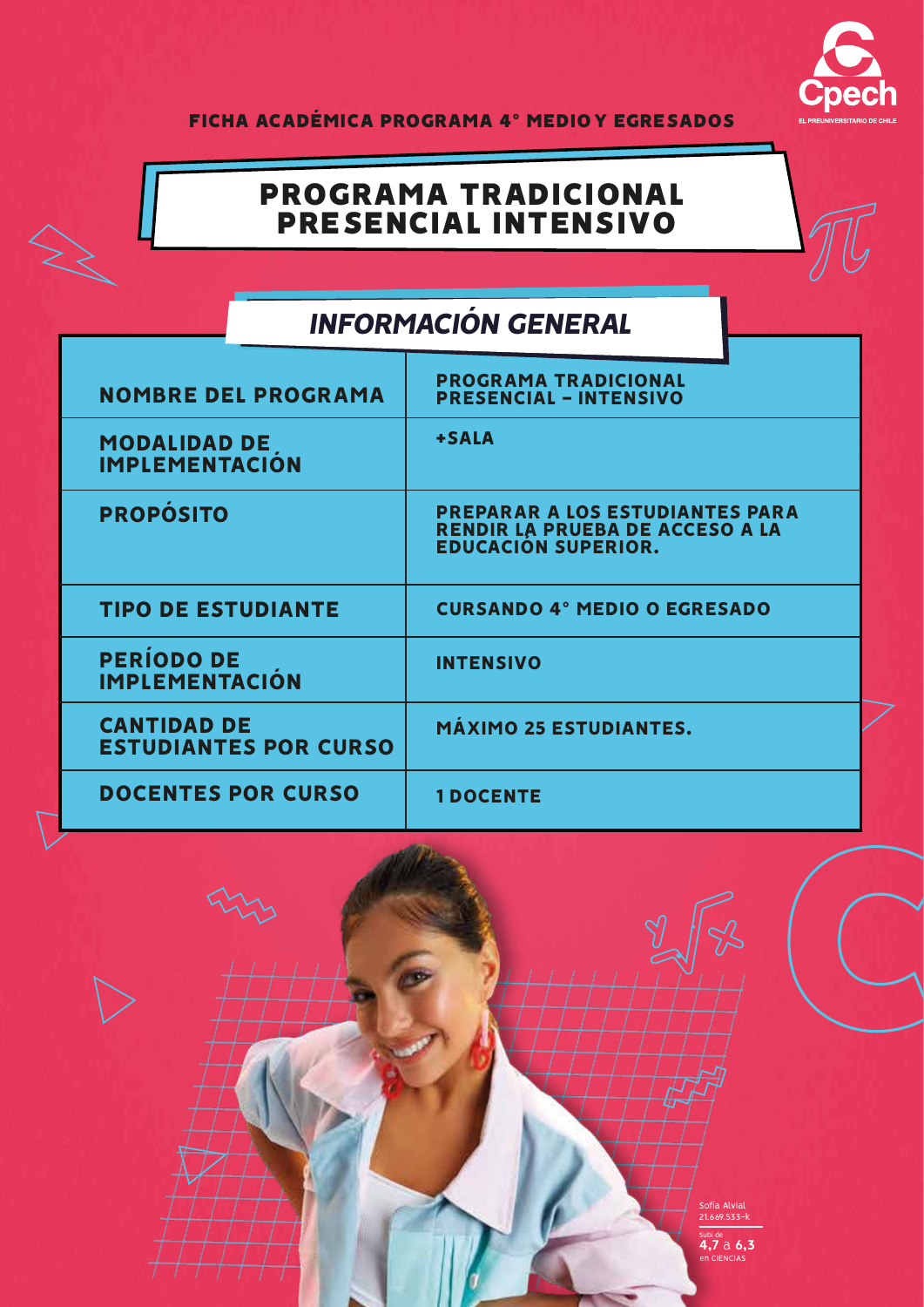

### *DESCRIPCIÓN GENERAL DEL PROGRAMA*

EL PROGRAMA TRADICIONAL PRESENCIAL INTENSIVO PREPARA A LOS ESTUDIANTES PARA RENDIR LAS PRUEBAS DE ACCESO A LA EDUCACIÓN SUPERIOR.



|                                                                      | <b>MATEMÁTICA</b> |                                                                          |
|----------------------------------------------------------------------|-------------------|--------------------------------------------------------------------------|
| <b>DURACIÓN</b>                                                      |                   | <b>13 SEMANAS</b>                                                        |
| <b>ORGANIZACIÓN</b><br><b>SEMANAL DE</b><br><b>BLOQUES DE CLASES</b> |                   | 2 BLOQUES DE PREPARACIÓN PARA LA PRUEBA EN<br><b>FORMATO PRESENCIAL.</b> |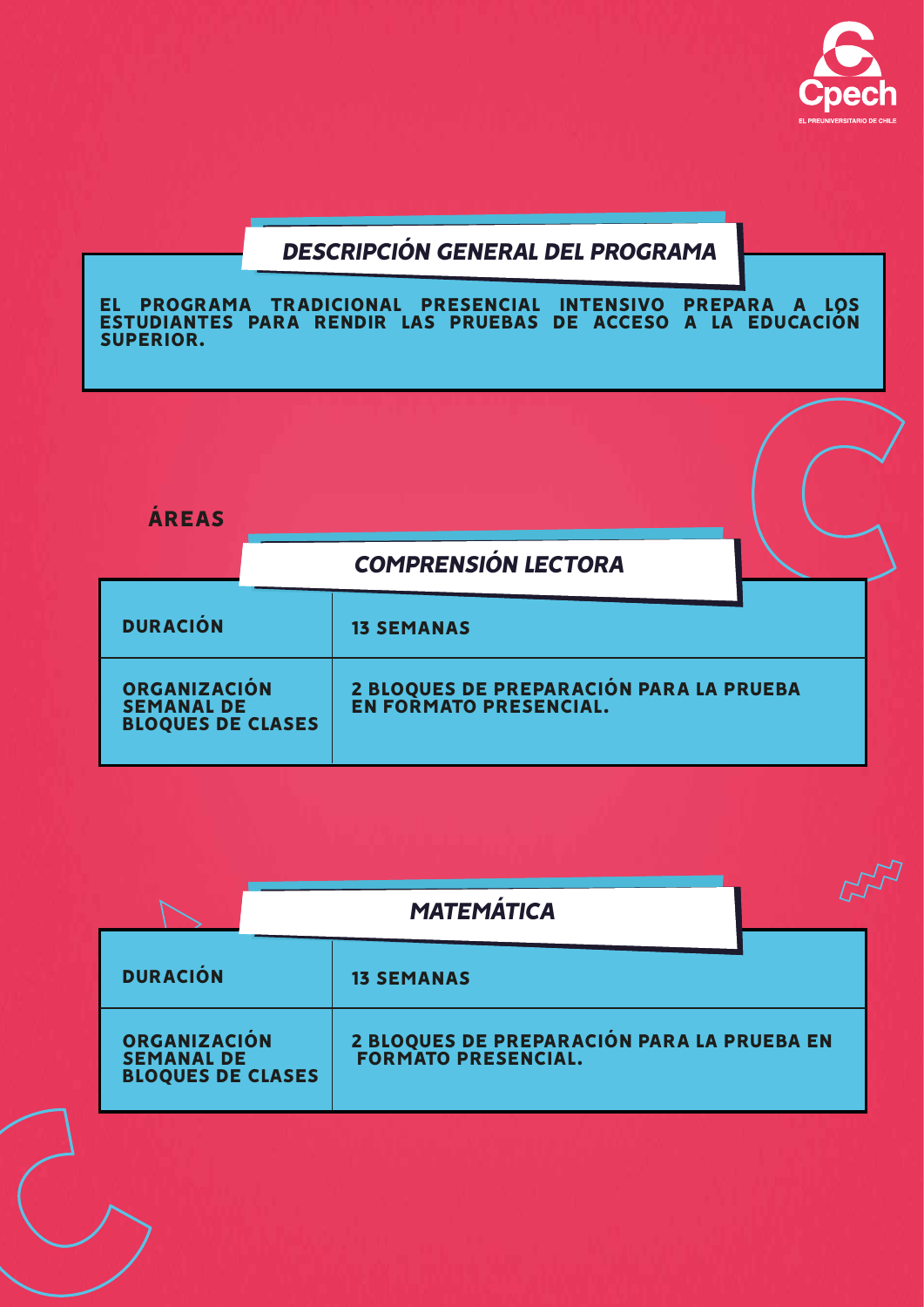



| <b>CIENCIAS BASICAS</b>                 |
|-----------------------------------------|
| *SOLO DISPONIBLE EN ALGUNAS SEDES CPECH |

| <b>DURACIÓN</b>          | <b>13 SEMANAS</b>                                                                                        |
|--------------------------|----------------------------------------------------------------------------------------------------------|
| <b>BLOQUES SEMANALES</b> | 3 BLOQUES DE 80 MINUTOS CADA UNO, EN FORMATO<br>PRESENCIAL, SEGÚN LA SIGUIENTE<br><b>IMPLEMENTACIÓN:</b> |
|                          | <b>1 BLOQUE EJE BIOLOGÍA.</b><br>1 BLOQUE EJE FÍSICA.<br>1 BLOQUE EJE QUÍMICA.                           |

#### *HISTORIA Y CIENCIAS SOCIALES \*SOLO DISPONIBLE EN ALGUNAS SEDES CPECH*

| <b>DURACIÓN</b>          | <b>13 SEMANAS</b>                                           |  |
|--------------------------|-------------------------------------------------------------|--|
| <b>BLOQUES SEMANALES</b> | 2 BLOQUES DE 80 MINUTOS CADA UNO, EN FORMATO<br>PRESENCIAL. |  |

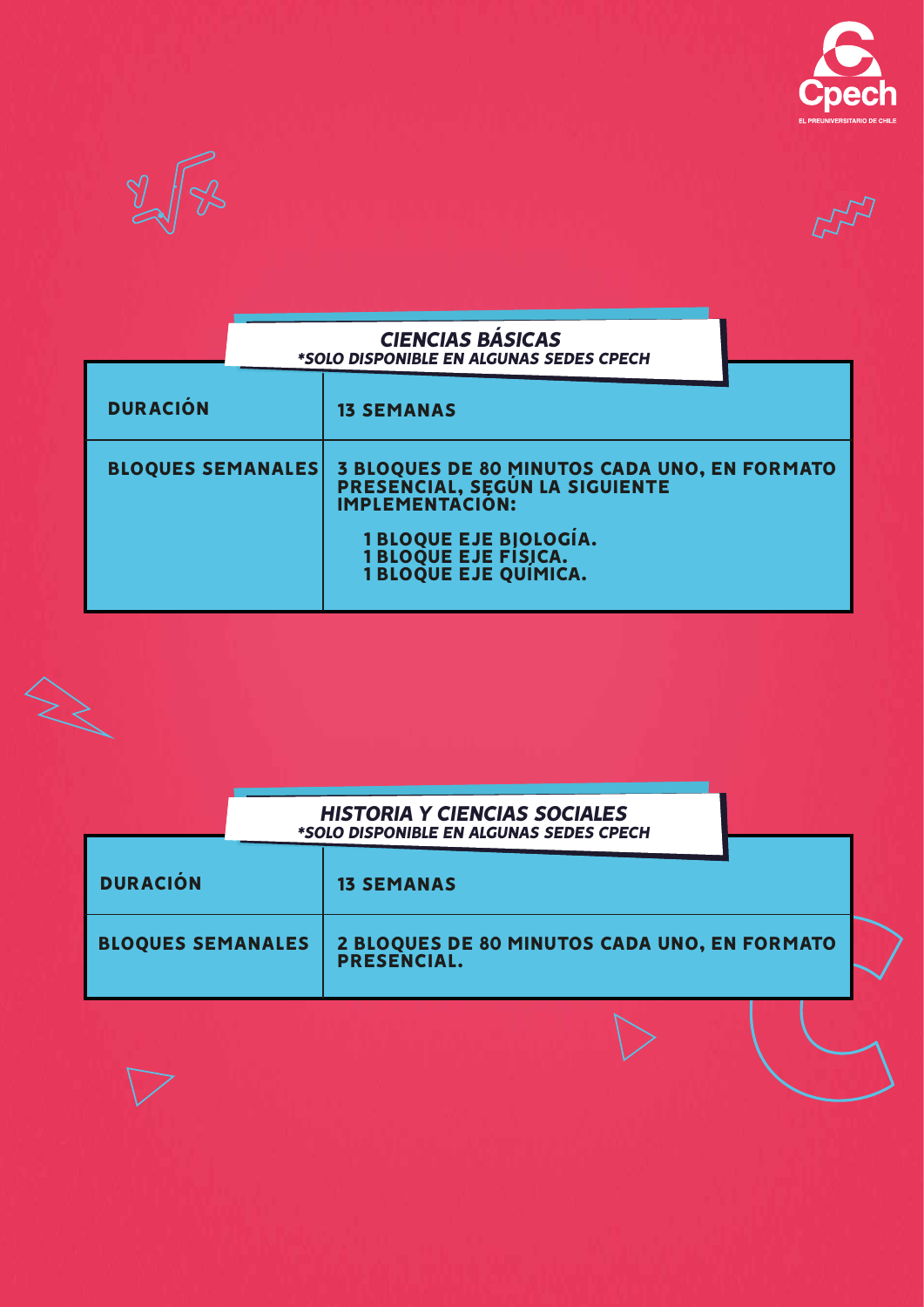

#### *RECURSOS DE APRENDIZAJE*

LIBRO CPECH

CUADERNO DE SÍNTESIS PRUEBAS ELECTIVAS

CUADERNO PARA EL ESTUDIANTE

PPT

**LÁMINA DE SOLUCIONARI<br>LÁMINA DE SOLUCIONARI EJE TEMÁTICO** *RECURSO DIGITAL PARA EL TRABAJO Y PARA EL TRABAJO Y PARA EL TRABAJO Y PARA EL TRABAJO Y PARA EL TRABAJO Y PAR* ESTUDIO AUTÓNOMO DE LA ESTUDIANTE EL ESTUDIANTE EL ESTUDIANTE EL ESTUDIANTE EL ESTUDIANTE EL ESTUDIANTE EL ES<br>Al território autónomo de la estudiante el estudiante el estudiante el estudiante el estudiante el estudiante **DISPONIBLES PARA CL Y CM.** SOLUCIONARIO DEL CUADERNO PARA EL ESTUDIANTE

> CÁPSULA DE SÍNTESIS SOBRE LA TEMATICA DE CADA CLASE

PORTAL DE EJERCITACIÓN